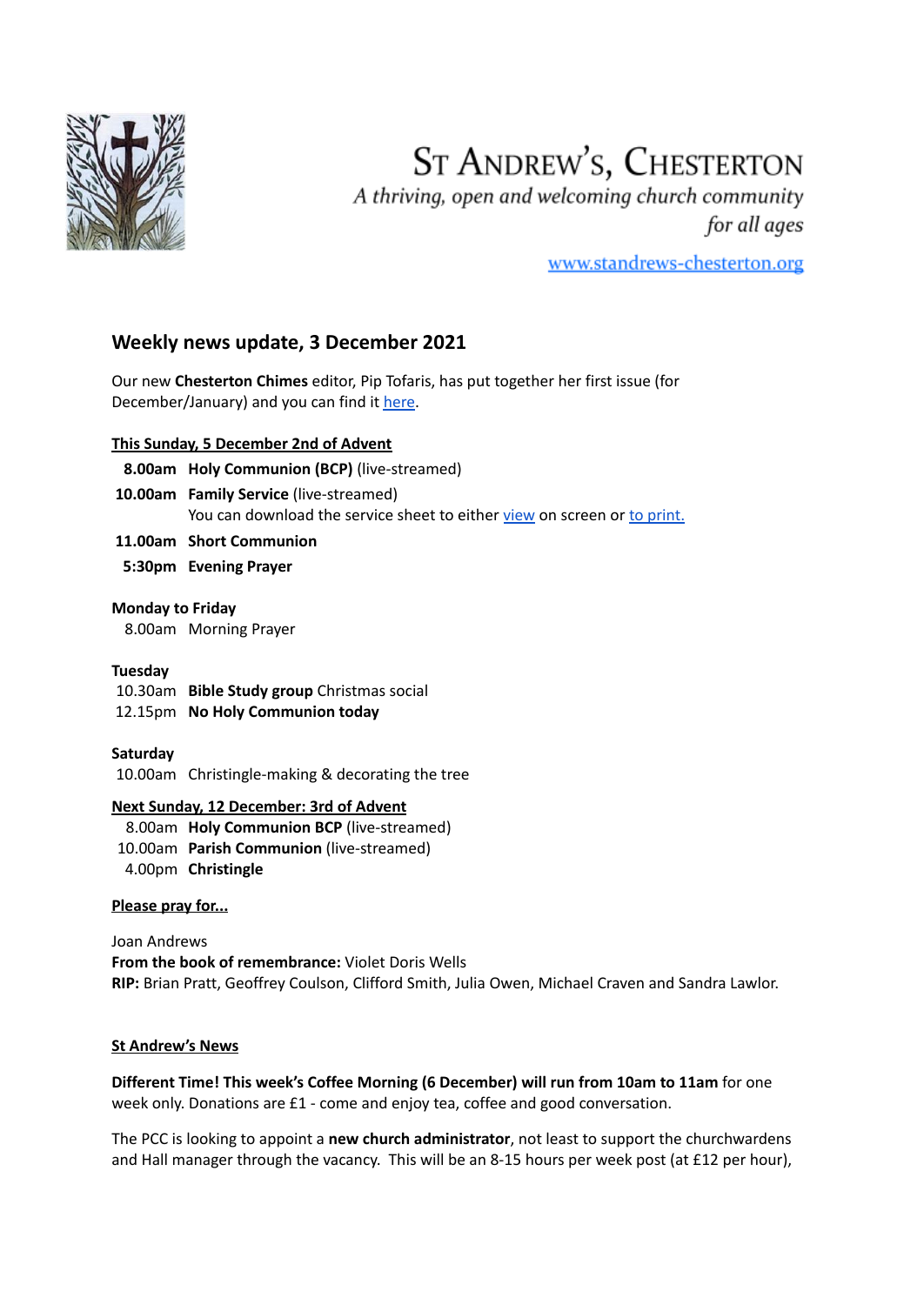initially at least for one year. Particular responsibilities will include communications and safeguarding. Informal expressions of interest to the churchwardens please by Friday 17 December.

For Advent we will be collecting money for the **Children's Society**. Children (and adults!) are invited to take one of the 'candles' from the back of church and fill it up with coins during the season.

**The funeral of Brian Pratt** will be on Thursday 16 December (12 noon, after a family-only cremation). All, of course, are welcome.

The **Christingle** service will be on **Sunday 12 December** at 4pm; you are invited to come and make the christingles, and to decorate the Christmas tree, on Saturday 11 December at 10am; refreshments will be provided.

#### **Church Communications**

The PCC meets about 8 times a year but we also have a number of PCC subcommittees which also meet made up of a mix of PCC and non-PCC members who deal with a lot of the finer detail and make proposals which come to the full PCC for a decision. For some years Deborah Bick has led the Communications group as Chair very effectively and proficiently but Deborah has had to step down due to increased family commitments. This group has also lost some key members recently and so we are looking for fresh membership and a new Chair to take us forward to the challenges we have only just begun to address: the Church website, social media, posters, consistent messaging etc. Do you have expertise or a passion for communications matters in the digital age? If so please make yourself known to Nick or the churchwardens if you'd be interested in taking a part in this group. Thank you.

*Patricia Abrey, PCC secretary*

**The Azul Wasi Autumn Newsletter** is now available on the church website -

[www.standrews-chesterton.org/azulwasi](http://www.standrews-chesterton.org/azulwasi) and there are paper copies at the back of the church and in the hall. If you would like to receive the twice-yearly newsletters directly, you can sign up to the mailing list on the church website using the same link. *Mary Pountain.*

#### **Other News**

**Donations Needed.** I am working with the Student Services team at Cambridge Regional College again this year with the aim of providing those students who are Looked After Children (in the care of the local authority) with an unexpected Christmas treat bag, as they do not always have families to spend Christmas with. It has been an even tougher year for so many and as CRC is on our doorstep I thought I would extend the request for some of the items we need. So, when you are shopping next and can spare a little extra please help us purchase any of these items here. We need all donations by 5 December and they can be left in boxes that you will find outside my door at 43 Highfield Ave.

- 1. Bags of sweets
- 2. Chocolate bars
- 3. Chewing gum
- 4. Deodorant
- 5. Hair accessories for teen girls
- 6. Funky/fluffy socks
- 7. Stationery (a pastel highlighter, a pen, pencil, sharpener, post it notes, notepad)
- 8. Little pot of nail varnish
- 9. Shower gel
- 7. Little bottles of shampoo/conditioner
- 8. Face masks/hand sanitiser